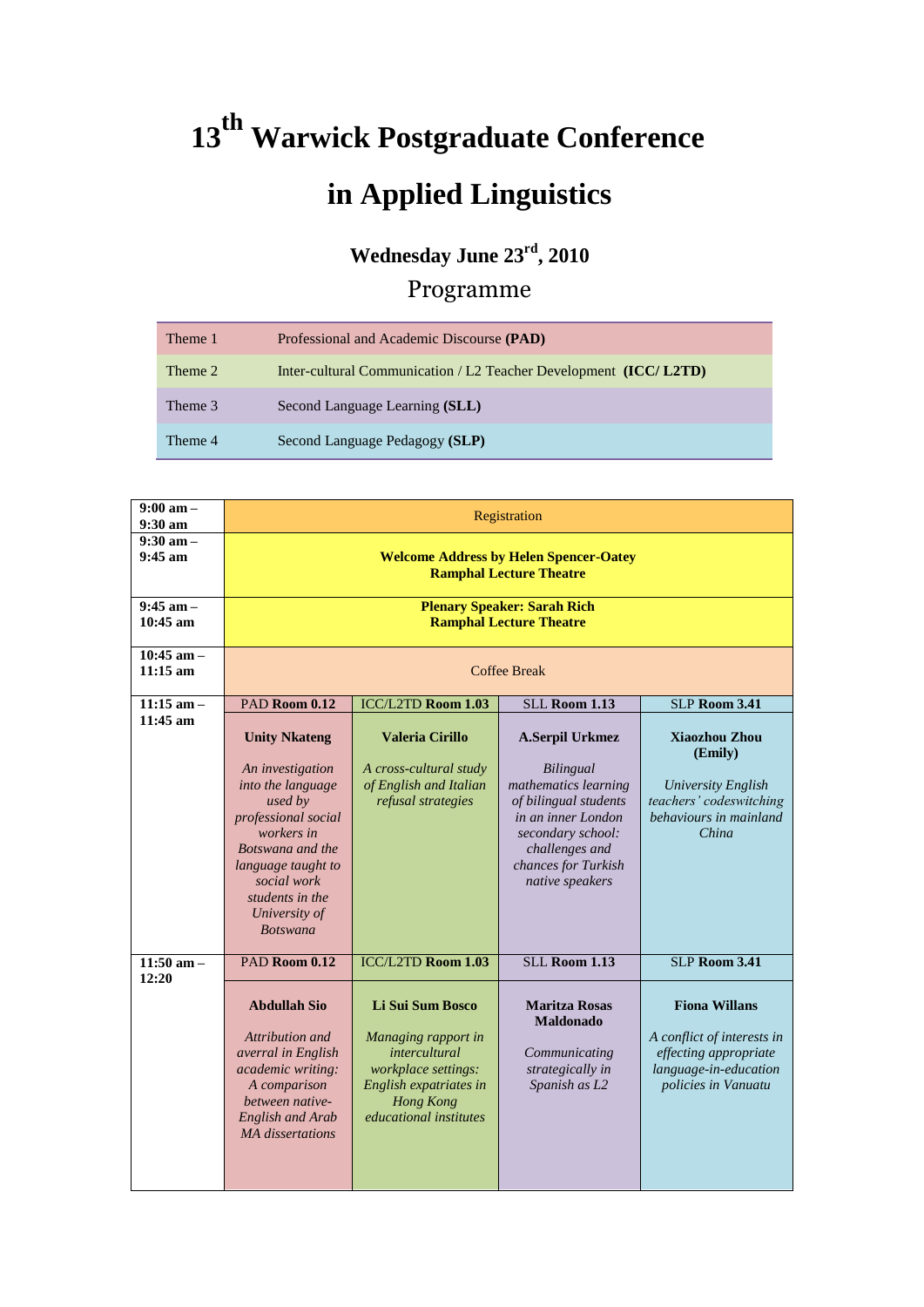| $12:25$ pm $-$                     | PAD Room 0.12                                                                                                                                                                           | ICC/L2TD Room 1.03                                                                                                                                                            | <b>SLL Room 1.13</b>                                                                                                                                                     | <b>SLP Room 3.41</b>                                                                                                                                   |  |
|------------------------------------|-----------------------------------------------------------------------------------------------------------------------------------------------------------------------------------------|-------------------------------------------------------------------------------------------------------------------------------------------------------------------------------|--------------------------------------------------------------------------------------------------------------------------------------------------------------------------|--------------------------------------------------------------------------------------------------------------------------------------------------------|--|
| $12:55$ pm                         | <b>Ibrar Butt</b>                                                                                                                                                                       | <b>Nathan Stinnette</b>                                                                                                                                                       | <b>Ozgul Ozbak</b>                                                                                                                                                       | Abdullah Alghamdi                                                                                                                                      |  |
|                                    | Using etic and emic<br>analyses of think<br>aloud protocols to<br>investigate writing<br>processes across<br>paper-based and<br>computer-based<br>modes                                 | Success factors for<br>supporting<br><i>intercultural</i><br>engagement of<br>employees towards<br>sustainability                                                             | Orientation and<br>motivation:<br>investigation of two<br>motivational<br>dichotomies among<br><b>Turkish EFL learners</b><br>at tertiary level                          | Technical vocabulary<br>between ESP and<br>content practitioners:<br>Who does what?                                                                    |  |
| $1:00$ pm $-$<br>$2:00$ pm         | Lunch                                                                                                                                                                                   |                                                                                                                                                                               |                                                                                                                                                                          |                                                                                                                                                        |  |
| $2:00$ pm $-$                      | PAD Room 0.12                                                                                                                                                                           | ICC/L2TD Room 1.03                                                                                                                                                            | <b>SLL Room 1.13</b>                                                                                                                                                     | <b>SLP Room 3.41</b>                                                                                                                                   |  |
| 2:30 pm                            | Pei Chun Liu<br>Multiple rhetorical<br>goals: a genre-<br>based investigation<br>of dissertation<br><i>literature review</i>                                                            | Kamsilawati Kamlun<br><b>Reader Response:</b><br>Towards a Framework<br>for the Study of<br>Literary Response in<br>$L1$ and $L2$                                             | Yi-chun (Sherri)<br>Wei<br>Reflection, not a<br>monologue but a play<br>with a hundred<br>characters                                                                     | <b>Jang Ho Lee</b><br>The differential effects<br>of teacher code-<br>switching on the<br>vocabulary acquisition<br>of adult and young EFL<br>learners |  |
| $2:35$ pm $-$                      | PAD Room 0.12                                                                                                                                                                           | ICC/L2TD Room 1.03                                                                                                                                                            | <b>SLL Room 1.13</b>                                                                                                                                                     | SLP Room 3.41                                                                                                                                          |  |
| $3:05$ pm                          | <b>Miguel Angel</b><br><b>Garcia-Yeste</b><br>The impact of<br>culture on the<br>language of press<br>advertising of food<br>and beverages in<br>Spain and the<br><b>United Kingdom</b> | Khawla M. Badwan<br>Between theory and<br>practice: applied<br>linguistics' mediation<br>between Hall's<br>"parasitic model" and<br>practising teachers in<br>Gaza, Palestine | Yuko Hayashi<br>Japanese and English<br>lexical development<br>among school-age<br>children: exploring<br>L1 and L2<br>morphological<br>awareness and<br>vocabulary size | <b>Jinsong Fan</b><br>Generating the Code of<br>Practice for EFL tests<br>in China: a data-based<br>approach                                           |  |
| $3:10$ pm $-$                      | PAD Room 0.12                                                                                                                                                                           | <b>ICC/L2TD Room 1.03</b>                                                                                                                                                     | SLL Room 1.13                                                                                                                                                            | <b>SLP Room 3.41</b>                                                                                                                                   |  |
| 3:40 pm                            | <b>Rehab Gad</b><br>The role of illi<br>"that" in the<br>grammar of<br>Egyptian Arabic                                                                                                  | <b>Amanda Howard</b><br>Teacher appraisal<br>observations: the final<br>stages                                                                                                | <b>Rosa Munoz-Luna</b><br>Interlanguage as<br>lingua franca:<br>students' written<br>development in a<br>revision of<br>interlanguage theory                             | <b>Brahim Machaal</b><br>The use of Arabic in<br>EFL classes in Saudi<br>Arabia: a teaching tool<br>or a learning<br>hindrance?                        |  |
| $3:40$ pm $-$<br>$4:10 \text{ pm}$ | <b>Coffee Break</b>                                                                                                                                                                     |                                                                                                                                                                               |                                                                                                                                                                          |                                                                                                                                                        |  |
| $4:10 \text{ pm} -$<br>4:40 pm     | <b>ICC/2TD Room</b><br>0.12                                                                                                                                                             | ICC/L2TD Room 1.03                                                                                                                                                            | <b>SLL Room 1.13</b>                                                                                                                                                     | <b>SLP Room 3.41</b>                                                                                                                                   |  |
|                                    | <b>Jennifer Jaeyeon</b><br>Heo                                                                                                                                                          | <b>Gulnissa Makhanova</b>                                                                                                                                                     | <b>Florentina Taylor</b>                                                                                                                                                 | Aspalila Shapii                                                                                                                                        |  |
|                                    | <b>Exploring</b> inter-<br>national team-<br>teaching within the<br>EPIK scheme in<br>Korean secondary<br>schools                                                                       | The good teacher in<br>Kazakhstan: an<br>analysis of student<br>views                                                                                                         | Are our students being<br>'themselves' in class?<br>And does it matter?                                                                                                  | Challenges faced in<br>implementing learner-<br>centeredness in ELT:<br>Malaysian primary<br>teaching experience                                       |  |